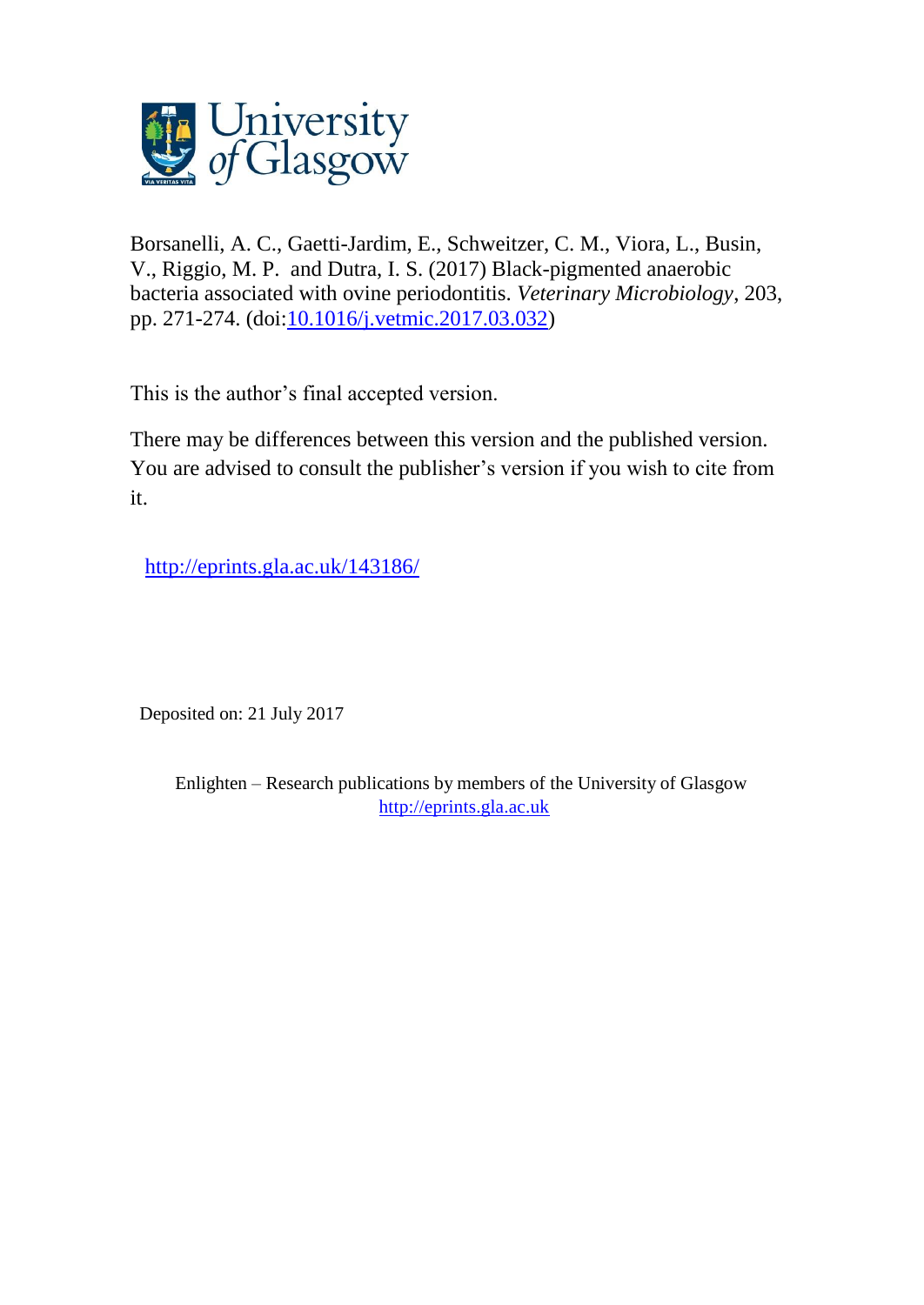## **Black-pigmented anaerobic bacteria associated with ovine periodontitis**

Ana C. Borsanelli<sup>a,\*</sup>, Elerson Gaetti-Jardim Jr.<sup>b</sup>, Christiane M. Schweitzer <sup>c</sup>, Lorenzo Viora<sup>d</sup>, Valentina Busin<sup>d</sup>, Marcello P. Riggio<sup>e</sup>, Iveraldo S. Dutra<sup>a</sup>

<sup>a</sup> School of Veterinary Medicine, Universidade Estadual Paulista, Araçatuba, Brazil.

<sup>b</sup> *Dental School, Universidade Estadual Paulista, Araçatuba, Brazil*

<sup>c</sup> School of Engineering, Universidade Estadual Paulista, Ilha Solteira, Brazil

d *School of Veterinary Medicine, University of Glasgow, Glasgow, UK*

<sup>e</sup> *Dental School, University of Glasgow, Glasgow, UK*

\*Corresponding author at: Postgraduate Program in Veterinary Medicine, School of Veterinary Medicine, Clovis Pestana Street, Araçatuba, 16050-680, Brazil. Tel: +55 18 36361357 *E-mail address*: carol\_borsanelli@yahoo.com.br (A.C. Borsanelli).

Black-pigmented anaerobic bacteria associated with ovine periodontitis

# **HIGHLIGHTS**

- Sheep periodontitis is considered one of the major reason for premature culling of animals in flocks and its etiology is not completely elucidated.
- Species of *Prevotella* and *Porphyromonas* genera are important pathogens in human oral microbiome and this study identified the presence of some species of both genera in the subgingival biofilm of sheep.
- Polymerase chain reaction enabled to verify the presence of different species of *Prevotella* and *Porphyromonas* genera in the periodontal pocket of sheep.
- The occurrence of *Poprhyromonas asaccharolytica, Porphyromonas endodontalis, Porphyromonas gingivalis, Prevotella buccae, Prevotella intermedia, Prevotella melaninogenica* and *Prevotella nigrescens*  is strongly associated with the lesions of sheep with periodontitis.
- An analysis of detection frequency of different microorganisms using the Spearman´s correlation test showed association between members of the subgingival biofilm of sheep.

# **ABSTRACT**

Periodontitis is a polymicrobial infectious disease that causes occlusion change, tooth loss, difficulty in rumination, and premature culling of animals. This study aimed to detect species of the genera *Porphyromonas* and *Prevotella* present in the periodontal pocket of sheep with lesions deeper than 5 mm (n=14) and in the gingival sulcus of animals considered periodontally healthy (n=20). The presence of microorganisms was evaluated by polymerase chain reaction (PCR) using specific primers for *Porphyromonas asaccharolytica*, *Porphyromonas endodontalis*, *Porphyromonas gingivalis*, *Porphyromonas gulae, Prevotella buccae, Prevotella intermedia, Prevotella loescheii, Prevotella melaninogenica, Prevotella nigrescens, Prevotella oralis,* and *Prevotella tannerae.* Prevalence and risk analysis were performed using Student´s *t*-test and Spearman's correlation. Among the *Prevotella* and *Porphyromonas* species detected in the periodontal lesions of sheep, *P. melaninogenica* (85.7%), *P. buccae* (64.3%), *P.*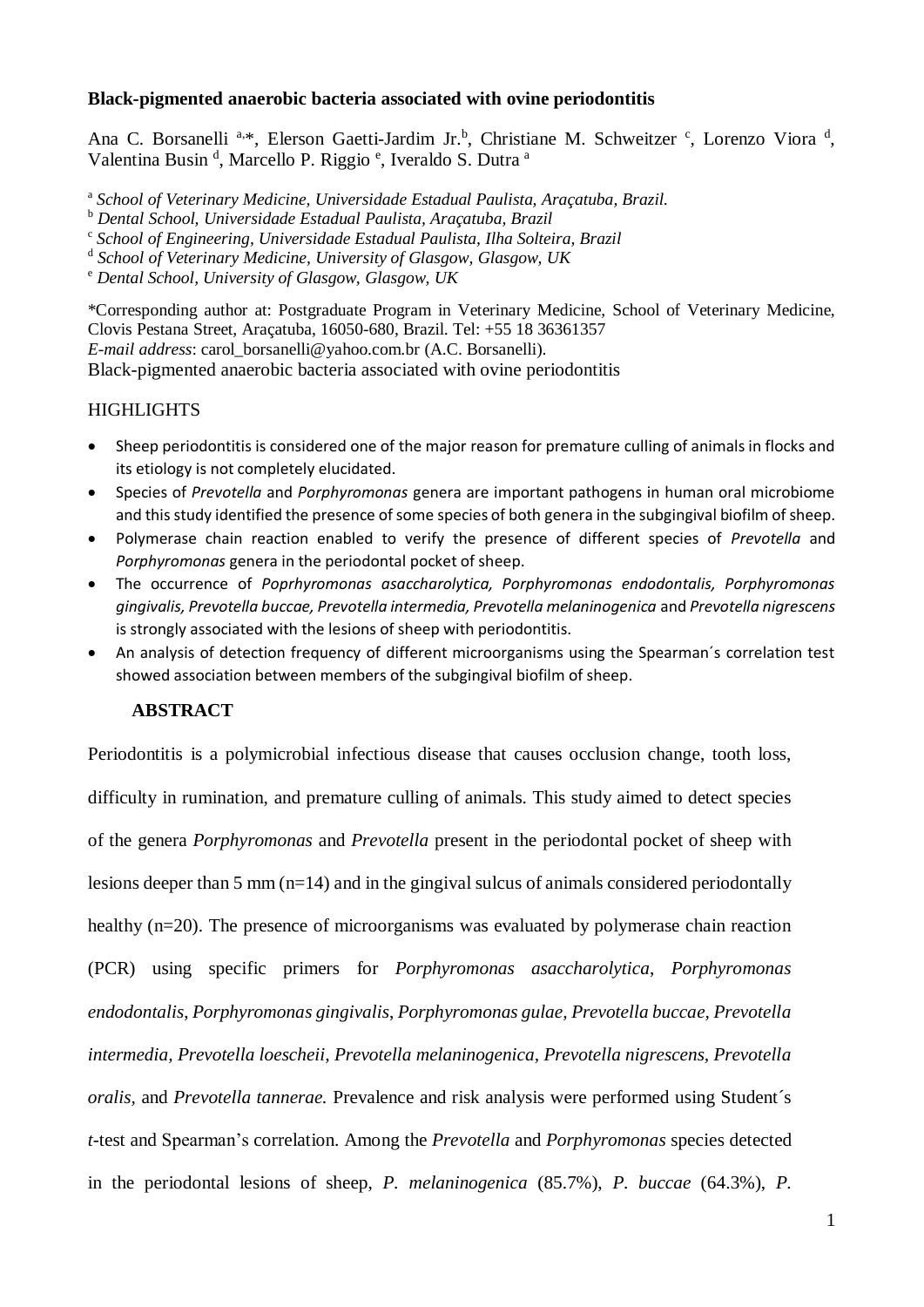*gingivalis* (50%), and *P. endodontalis* (50%) were most prevalent. *P. gingivalis* (15%) and *P. oralis* (10%) prevailed in the gingival sulcus. *P. gulae* and *P. tannerae* were not detected in the 34 samples studied. Data evaluation by *t*-test verified that occurrence of *P. asaccharolytica, P. endodontalis, P. gingivalis, P. buccae, P. intermedia, P. melalinogenica,* and *P. nigrescens*  correlated with sheep periodontitis. The findings of this study will be an important contribution to research on pathogenesis of sheep periodontitis and development of its control measures. Keywords: periodontal disease; periodontitis; sheep; *Prevotella*; *Porphyromonas*

#### **INTRODUCTION**

Periodontitis is a multifactorial disease caused by a complex of bacterial species that interact with host tissues and cells, causing the release of inflammatory cytokines, chemokines, and mediators, some of which lead to destruction of the periodontal structures, namely the tooth supporting tissues, alveolar bone and periodontal ligament (Holt and Ebersole, 2005).

In many countries, sheep periodontitis is considered to be one of the major reasons for premature culling of animals in flocks (Ridler and West, 2007), because the disease causes premature loosening and loss of teeth in its natural course (Spence et al., 1988). With its own epidemiological characteristics and multifactorial aetiology associated with the environment, its subgingival microbiota (Frisken et al., 1989; McCourtie et al., 1990) is compatible with that found in periodontitis of humans (Haffajee and Socransky, 1994), bovine (Döbereiner et al., 1974; Dutra et al., 1993; Borsanelli et al., 2015a; Borsanelli et al., 2015b), and other animal species (Hardham et al., 2005; Riggio et al., 2011).

The polymicrobial subgingival composition associated with destructive periodontitis is predominantly gram-negative, and differs from that found in healthy sites, where it is predominantly gram-positive (Darout, 2014). Among the putative periodontal pathogens, there are species belonging to *Porphyromonas* and *Prevotella* genera that produce black pigment which are profoundly associated with other periodontopathogens, and during dysbiosis they can induce an inflammatory response and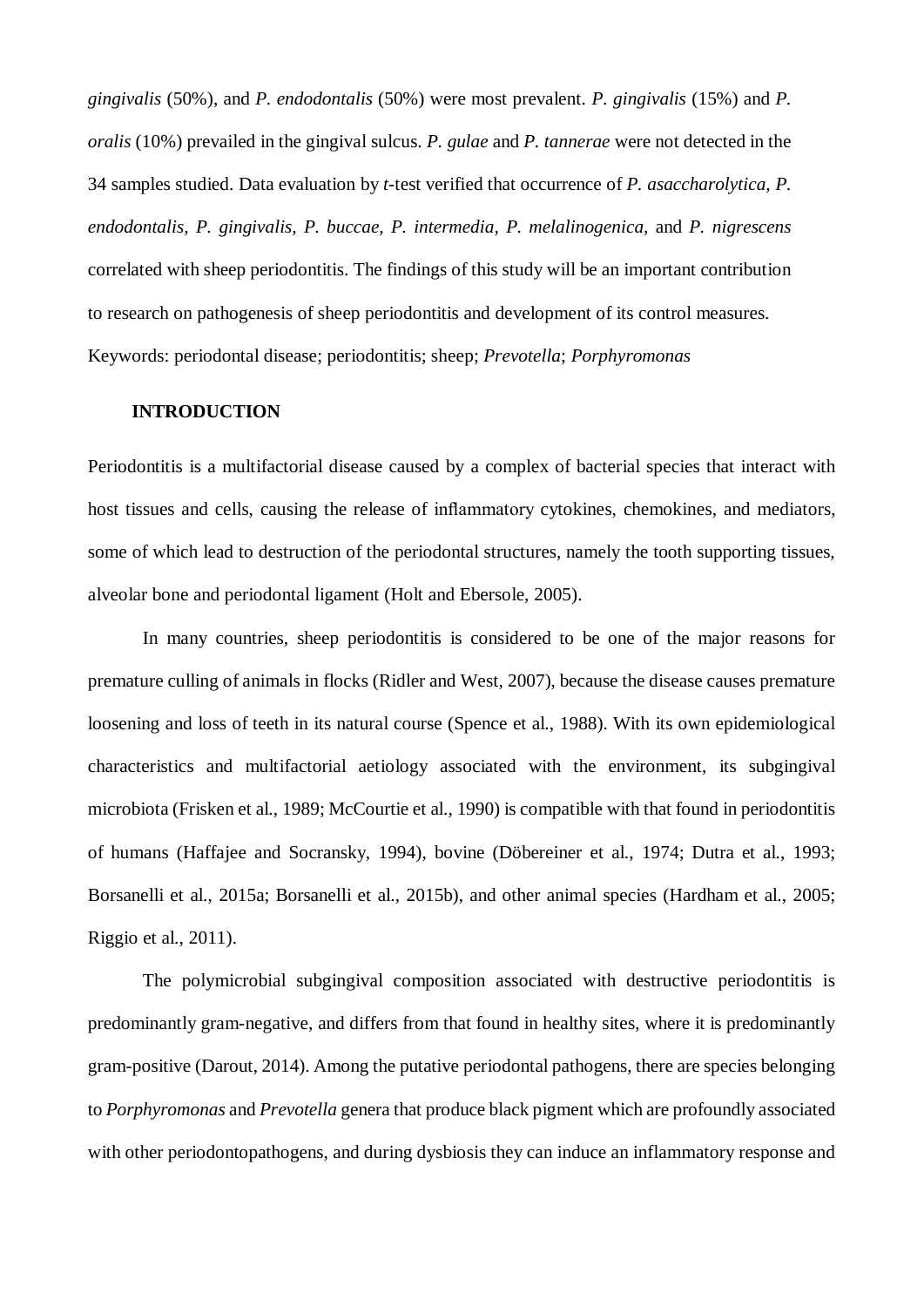production of virulence factors that directly result in the destruction of periodontal tissues (Holt and Ebersole, 2005; Hajishengallis, 2015).

Members of the *Porphyromonas* and *Prevotella* genera express potent virulence factors such as collagenase, proteinase, endotoxin, hemolysins, cellular invasiveness and fibroblast inhibiting factor and are commonly associated with periodontitis in humans and in several other species (Haffajee and Socransky, 1994; Hardham et al., 2005). Thus, although some aspects of the disease such as pathology, bacteriology and epidemiology are known, the objective composition of the microbiota associated with periodontitis in sheep still needs to be elucidated. In order to expand the knowledge about the microbial flora involved in sheep periodontitis, the present study focused on identifying species from the *Porphyromonas* and *Prevotella* genera using polymerase chain reaction (PCR) in subgingival biofilms from sheep with or without periodontitis.

### **MATERIALS AND METHODS**

 **Clinical characterization of periodontitis and sample collection.** The clinical status of sheep was established after intra-oral and periodontal evaluation, and the criteria laid down by the Ethics Committee on Animal Experiment (Process FOA nº 2015-00280) were considered during all stages of the study. Samples were obtained from the injured ovine periodontal pocket  $(n=14)$  and from the gingival sulcus of animals considered periodontally healthy (n=20). Gingival sulcus sampling of healthy animals was performed between the palatal medial edge of the third premolar and the first molar jaw tooth, and in diseased animals only those whose pockets were deeper than 5 mm as measured by probing were sampled.

The gingival sulcus or periodontal pocket material were sampled according to the procedures described by Gaetti-Jardim Jr. et al. (2012). After removal of the supra-gingival bacterial biofilm with a sterile gauze pad, samples were collected using a paper cone, which was then left undisturbed for about 60 seconds. The cone was then transferred to a tube containing 1.0 ml of sterile ultrapure water and stored at **−**80°C until DNA extraction.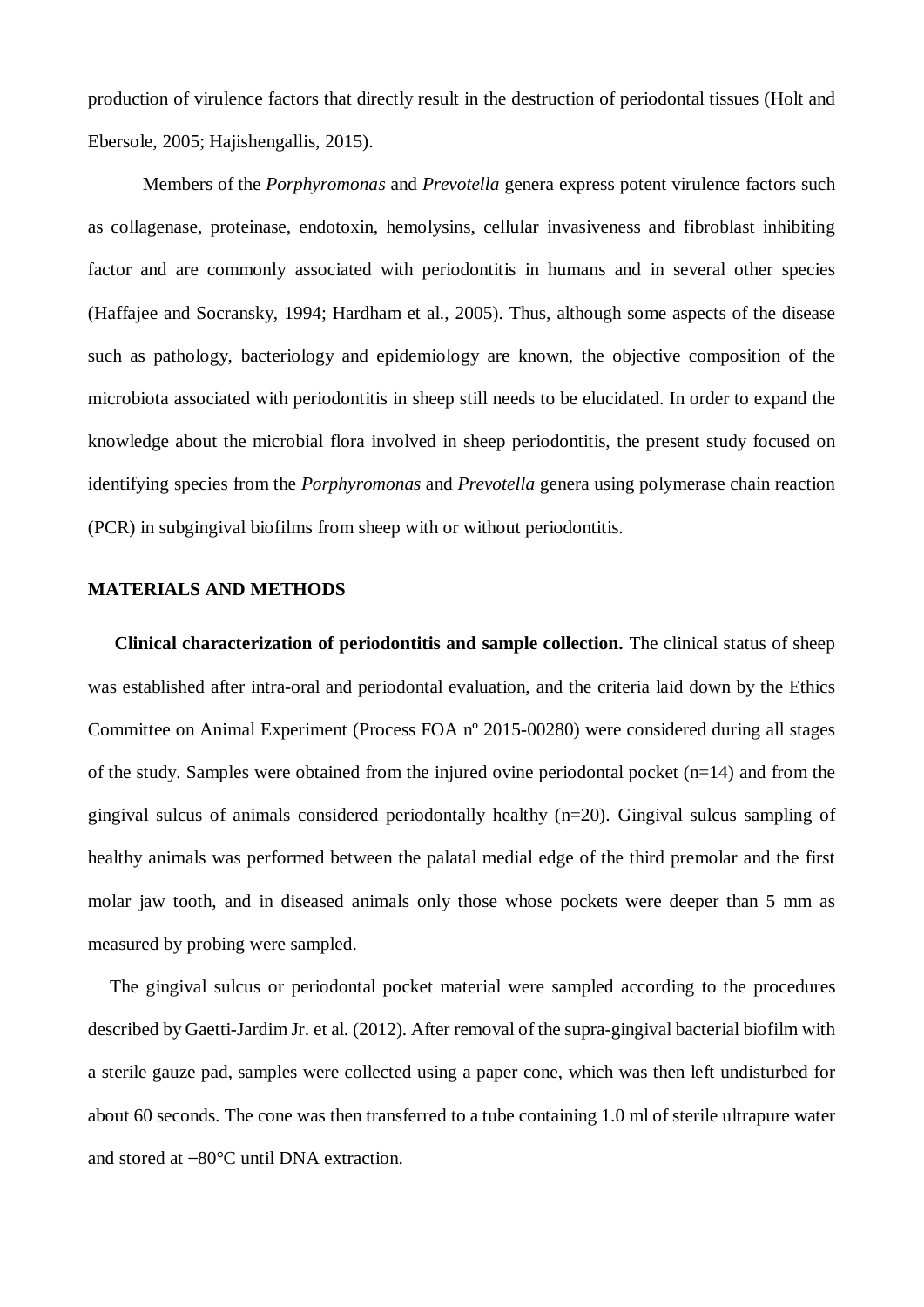**Bacterial identification by polymerase chain reaction (PCR).** Detection of each bacterial DNA sample in sterile ultrapure water was performed firstly using the GenElute Mammalian Genomic DNA Miniprep Kit (Sigma, St. Louis, USA) according to manufacturer's instructions. In addition, specific primers were used to identify *Porphyromonas asaccharolytica*, *Porphyromonas endodontalis*, *Porphyromonas gingivalis*, *Porphyromonas gulae, Prevotella buccae, Prevotella intermedia, Prevotella loescheii, Prevotella melaninogenica, Prevotella nigrescens, Prevotella oralis*  and *Prevotella tannerae* (Borsanelli et al., 2015b) by PCR.

Amplifications were performed in 25.0 μl volumes containing 11.9μl water, 5 μl PCR/Mg<sup>2+</sup> buffer (Boehringer Mannheim, Indianapolis, IN, USA), 1.0 μl dNTP (Pharmacia Biotech, Piscataway, NJ, USA), 0.1 μl Taq DNA polymerase (Invitrogen do Brasil, São Paulo, SP, Brazil), 0.2 μl of each primer pair (Invitrogen do Brasil), and 5.0 μl sample. This amplification was performed in a PCR thermocycler (Perkin Elmer GeneAmp PCR System 9700, Norwalk, CT, USA) programmed for one cycle at 94°C (5 min) and 30 to 36 cycles at 94°C (1 min). The cycle at the annealing temperature of each primer was programmed for a time ranging from 30 s to 1 min followed by 2 min at 72°C, and a final extension of 5 min at 72°C. The PCR amplification products were subjected to electrophoresis on 1.0% agarose gel and stained with ethidium bromide (0.5 mg/ml). DNA samples of references strains were used as positive controls (Gaetti-Jardim Jr. et al., 2012).

 **Statistical analysis.** Data were plotted and analyzed using SPSS software. Prevalence and risk analysis were performed using Cochran and Mantel-Haenszel statistics for dichotomous variables or Pearson's Chi-square test for analysis of proportions when variables had three or more categories. Interrelations between clinical and microbiological parameters were assessed by Student's *t*-test and Spearman's correlation test. Statistical tests were performed using Bonferroni's correction with the p-value adjusted from 0.05 to 0.00357, due to detection of 11 microbial species.

### **RESULTS**

 Among the black-pigmented *Porphyromonas* and *Prevotella* species detected in samples of sheep with periodontitis (n=14), *P. melaninogenica* (85.7%), *P. buccae* (64.3%), *P. gingivalis* (50%), and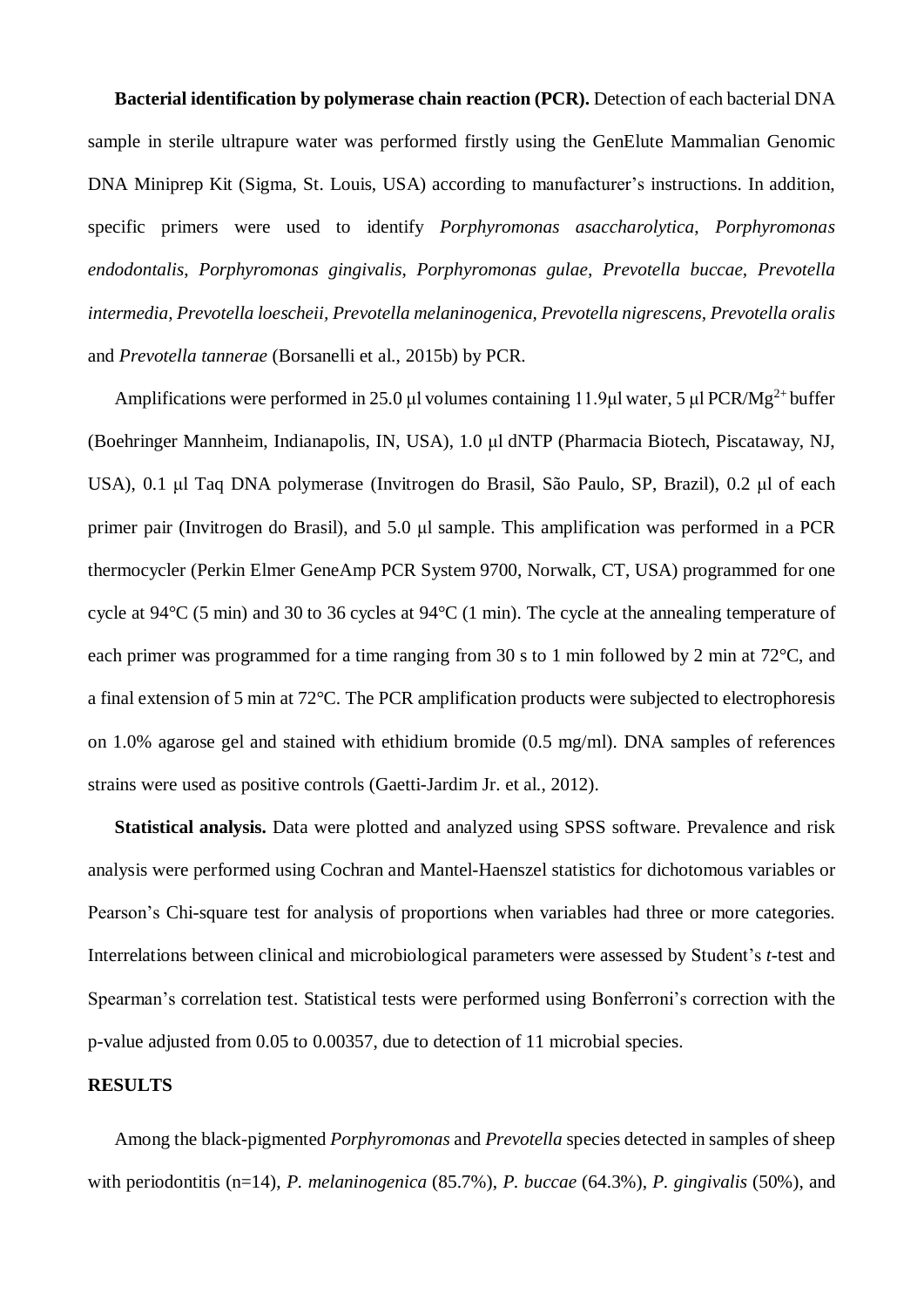*P. endodontalis* (50%) were the most predominant. In healthy sheep (n=20), *P. gingivalis* (15%) and *P. oralis* (10%) were most commonly found. *Porphyromonas gulae* and *Prevotella tannerae* were not detected in any of the 34 samples studied (Table 1, Figure 1).

 Data evaluated by Student's *t*-test (Table 1), verified that the occurrence of *P. asaccharolytica, P. endodontalis, P. gingivalis, P. buccae, P. intermedia, P. melaninogenica,* and *P. nigrescens* was associated with sheep periodontitis. Similar results were obtained by Spearman's correlation test (Table 1).

An analysis of detection frequency of different microorganisms using the Spearman's correlation test suggests associations between members of the subgingival biofilms. *P. asaccharolytica* seemed to have synergistic associations with *P. endodontalis* (Correlation Index [CI]=0.47), *P. gingivalis* (CI=0.55)*, P. intermedia* (CI=0.67)*, P. melaninogenica* (CI=59) and *P. nigrescens* (CI=0.60), whereas *P. gingivalis* established synergistic associations with *P. intermedia* (CI=0.48), *P. melaninogenica* (CI=0.42), and *P. nigrescens* (CI=0.38).

 Strong interactions were found between *Porphyromonas endodontalis* and *P. loescheii* (CI=0.45), *P. melaninogenica* (CI=0.42) and *P. nigrescens* (CI=0.47). In the same way, a clear association was observed between *P. intermedia* and *P. loescheii* (CI=0.36), *P. melaninogenica* (CI=0.40), and *P. nigrescens* (CI=0.40). *P. nigrescens* showed an association with *P. buccae* (CI=0.38) and *P. oralis*  was associated with *P. loescheii* (CI=0.47).

*Prevotella oralis* showed antagonistic associations with *P. asaccharolytica* (CI=-0.12), *P. gingivalis* (CI=-0.16), *P. buccae* (CI=-0.16), *P. intermedia* (CI=-0.08), *P. melaninogenica* (CI=- 0.20), and *P. nigrescens* (CI=-0.12).

### **DISCUSSION**

 Sheep periodontitis is an infectious disease that affects adult animals and is characterized by gingival bleeding, gingival edema, periodontal pocket formation, accumulation of food and loosening or loss of incisors, premolars, and molars (Spence et al., 1988). In addition to being a painful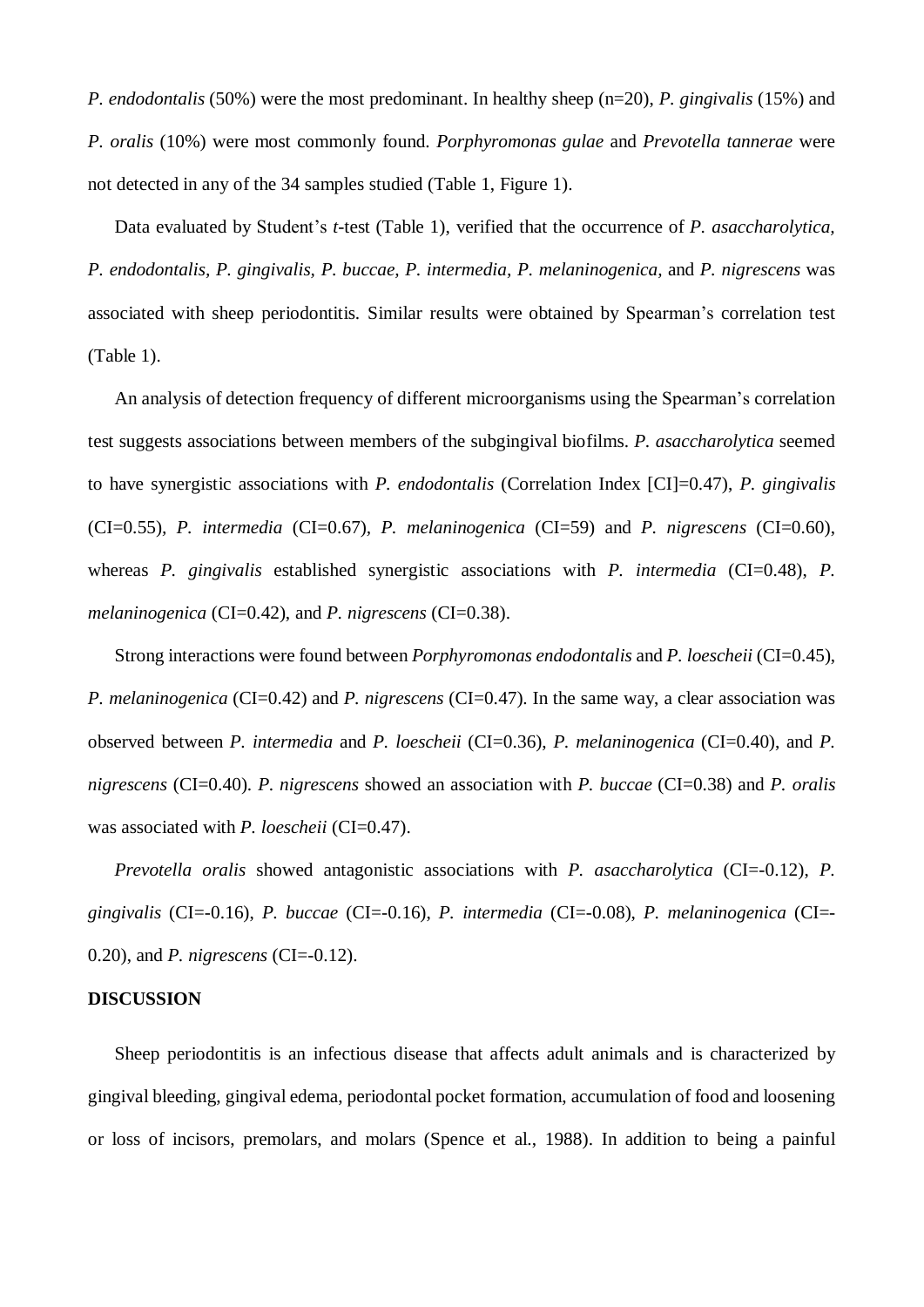condition, it reduces the efficiency of grazing in sheep, which contributes to malnutrition, weight loss and systemic health problems (Anderson and Bulgin, 1984; Baker and Britt, 1990).

 Gram-negative black-pigmented anaerobes belonging to the genera *Prevotella* and *Porphyromonas* have been commonly isolated from human patients with periodontitis, especially *P. gingivalis.* Other species such as *Porphyromonas gingivalis*, *Porphyromonas endodontalis, Prevotella melaninogenica, Prevotella intermedia, Prevotella loescheii,* and *Prevotella denticola*  have been isolated from healthy sites albeit in smaller proportions (Darout, 2014). Several species of *Porphyromonas* and *Prevotella* have been identified in dogs with periodontitis (Hardham et al., 2005; Riggio et al., 2011) and in cats with periodontal disease (Booij-Vrieling et al., 2010). In other animal species, such as non-human primates, species of the two genera prevailed in individuals with periodontal inflammation and attachment loss (Gaetti-Jardim Jr. et al., 2012). *Porphyromonas* species were isolated from the oral cavity of kangaroos with different levels of periodontal disease (Mikkelsen et al., 2008) and several species of *Prevotella* were isolated from the oral cavity of donkeys (Takada et al., 2010) and some species of marsupials (Bird et al., 2002).

 Botteon et al. (1993) and Dutra et al. (2000) showed the predominance of black-pigmented *Bacteroides*, that were both saccharolytic and non-saccharolytic in cultures of periodontal lesions ("cara-inchada") from cattle. Borsanelli et al. (2015b) demonstrated that the occurrence of *P. asaccharolytica, P. endodontalis, Prevotella buccae, P. intermedia, P. melaninogenica,* and *P. oralis*  was associated with bovine periodontitis using PCR.

In sheep with "broken mouth' periodontitis, Frisken et al. (1989) demonstrated the increasing incidence of species of the black-pigmented *Bacteroides*, in particular *P. gingivalis.* According to McCourtie et al. (1990) black-pigmented *Bacteroides* (*Prevotella* and *Porphyromonas*) and species of *Fusobacterim* accounted for 70% of isolates from sheep in New Zealand and *P. gingivalis* was isolated from animals with active disease. However, there are few studies involving cultureindependent methods to evaluate the presence of these bacteria in the subgingival microbiota of sheep with and without periodontitis. Riggio et al. (2013) identified, by bacterial 16S rRNA gene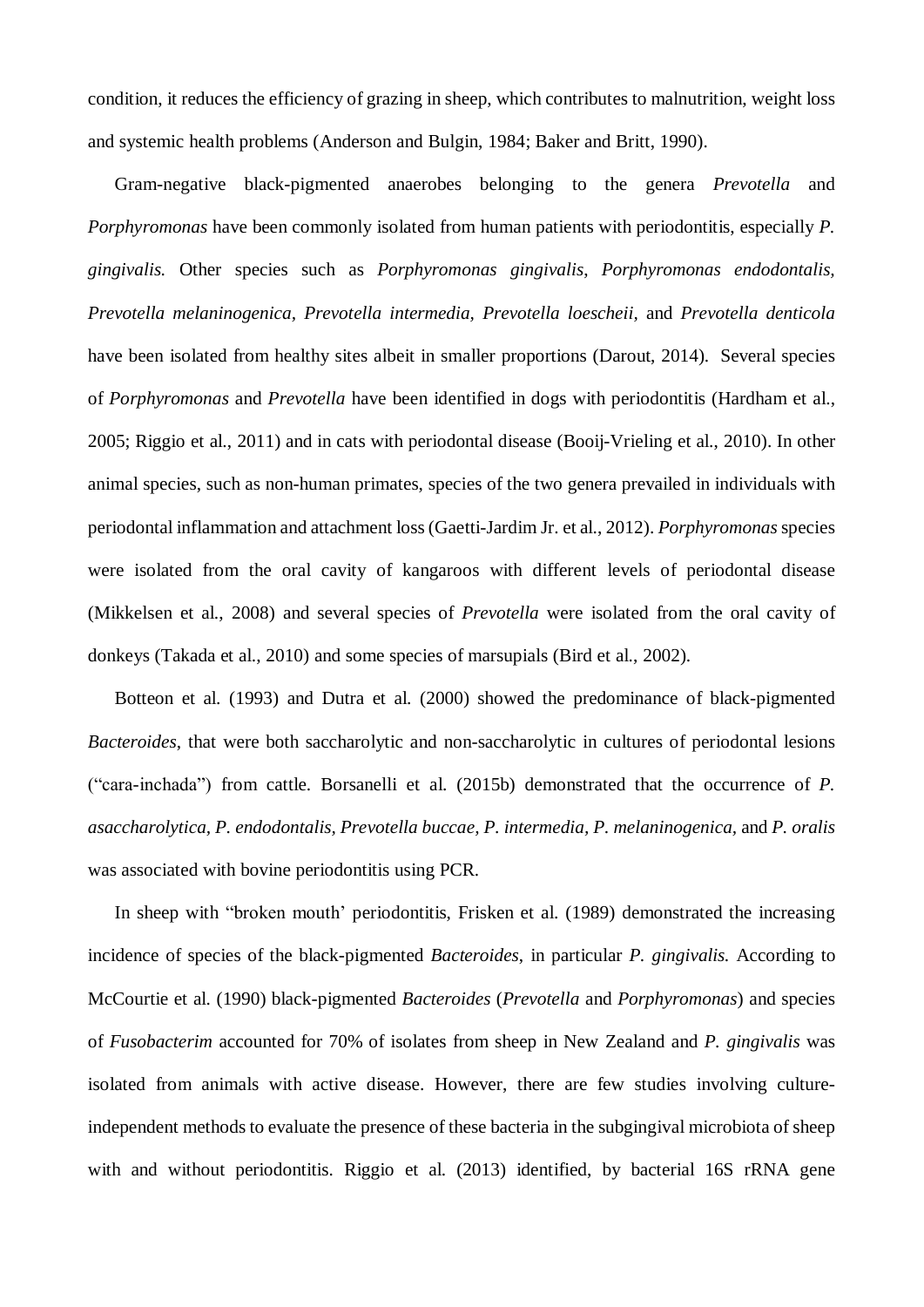sequencing, *Porphyromonas* sp., *P. asaccharolytica, Porphyromonas cangingivalis, Porphyromonas cansulci, P. endodontalis, Prevotella* sp. and *Prevotella salivae* in subgingival microflora of sheep with "broken mouth" periodontitis but these bacteria represented a very small proportion of the total microflora.

 Statistical analysis showed that the occurrence of *P. asaccharolytica, P. endodontalis, P. gingivalis, P. buccae, P. intermedia, P. melaninogenica,* and *P. nigrescens* was associated with sheep periodontitis. The results of this study reinforce the relationship between these anaerobes and the presence of periodontal inflammatory conditions, but also have some peculiarities that were not previously described, such as the presence of *P. endodontalis* and *P. asaccharolytica* in the evaluated samples.

 The observed presence of *Porphyromonas gingivalis* is unusual or is observed in reduced numbers at healthy sites, being more often found in destructive forms of periodontitis (Haffajee and Socransky, 1994). Its levels increase with the depth of the periodontal pocket and are more abundant at sites with suppuration (Haffajee and Socransky, 1994). *P. gingivalis* has been considered an important pathogen in sheep with "broken mouth" periodontitis (Frisken et al., 1989; McCourtie et al., 1990) and our study also showed a strong association with periodontitis.

The levels of *Prevotella intermedia* are particularly high in certain types of periodontitis and at progressive sites of the chronic condition (Haffajee and Socransky, 1994). This is the blackpigmented species most frequently isolated from suppurative infections such as periodontal abscesses and apical periodontitis, in addition to extra-oral infections (Matto et al., 1997; Jaramillo et al., 2005). *Prevotella intermedia* and *Prevotella nigrescens* are not distinguished by conventional methods of identification by cultivation (Ashimoto et al., 1996). In the present study, it was possible to verify that both species were associated with sheep periodontitis.

In dogs, *Prevotella buccae* is found significantly more frequently at sites of periodontitis than at healthy sites (Forsblom et al., 1997). *Prevotella melaninogenica* is commonly found in the oral cavity of healthy individuals (Könönen, 1993; Nadkarni et al., 2012) and is the most frequently identified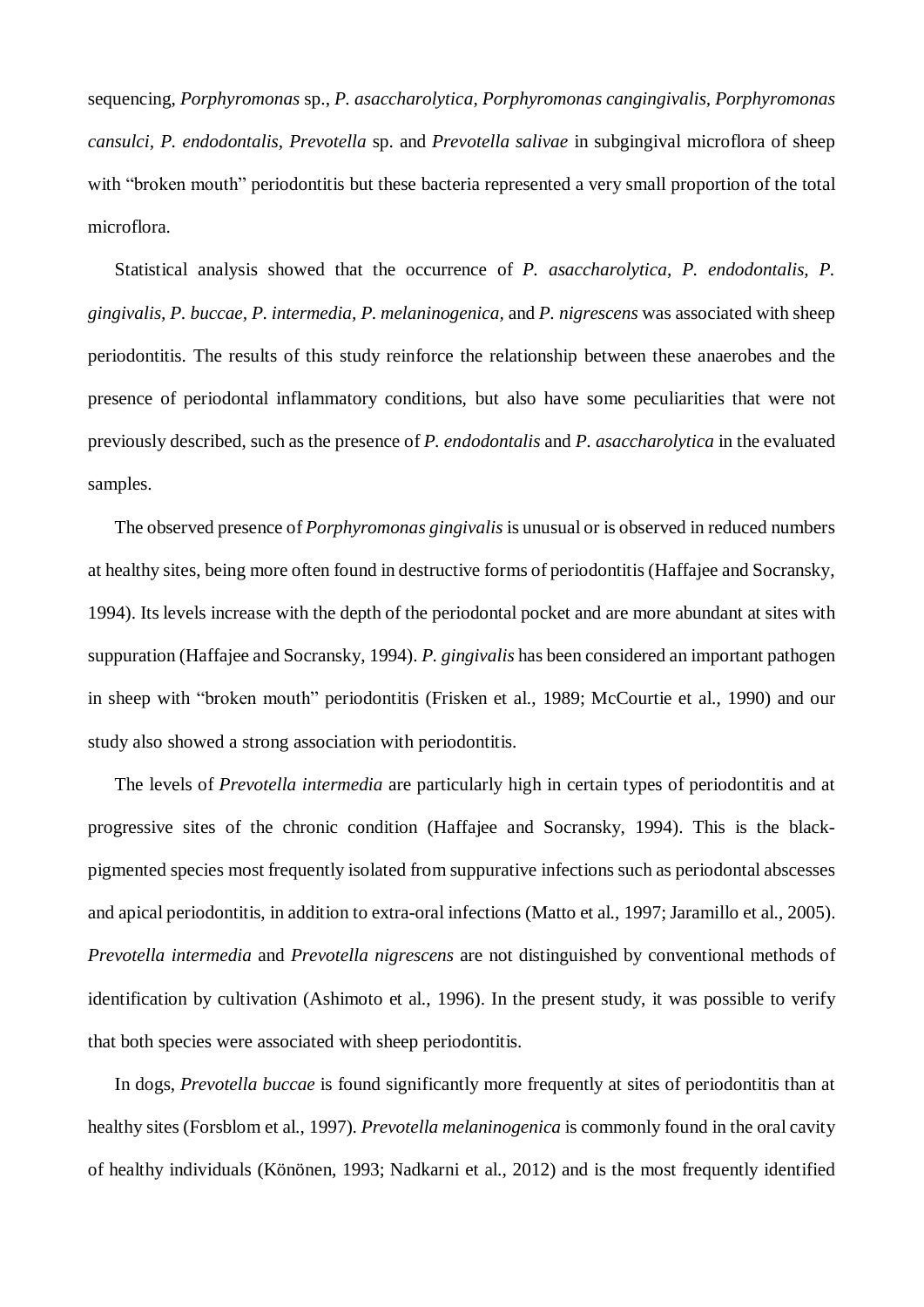black-pigmented species in the dental plaque of children between 7 and 9 years of age (Dahlén et al., 2012). In the current study, *P. buccae* and *P. melaninogenica* also showed association with periodontitis.

 A few studies emphasize that *Porphyromonas asaccharolytica* is rarely found in the human oral microbiota and that it is not able to colonize periodontal pockets (Slots, 1979; Haffajee and Socransky, 1994; Moore and Moore, 1994). However, according to Syed et al. (1981) this microorganism predominates in the supragingival plaque of dogs with periodontitis and the subgingival and supragingival plaque of dogs with gingivitis. In our study, *P. asaccharolytica* showed strong association with sheep periodontitis and was often found in the subgingival biofilm of the evaluated animals.

 The presence of *Porphyromonas endodontalis* in oral infections is rarely reported by studies based on cultivation since this microorganism rarely grows in culture (Lillo et al., 2004). Nevertheless, in our current study, *P. endodontalis* demonstrated a strong association with periodontitis.

 Species of *Porphyromonas* and *Prevotella* were selected as the focus of this study because of their notable species diversity and association with periodontal disease in several species. However, owing to the diversity of the two genera, there may be other species whose presence has not yet been identified. In the present study, *P. asaccharolytica*, *P. endondotalis*, *P. gingivalis, P. buccae*, *P. intermedia*, *P. melaninogenica,* and *P. nigrescens* showed strong association with the lesions of sheep periodontitis. Identification of species belonging to the genera *Prevotella* and *Porphyromonas* in the periodontal pockets of sheep is an original and important contribution for studies on the pathogenesis and control measures of sheep periodontitis.

 These correlation data suggest the existence of ecological interactions between the microorganisms, particularly between *P. asaccharolytica* and *P. intermedia* (CI=0.67), *P. endodontalis* and *P. nigrescens* (CI=0.47), *P. gingivalis* and *P. asaccharolytica* (CI=0.55), *P. buccae*  and *P. melaninogenica* (CI=0.55)*,* and *P. melaninogenica* and *P. asaccharolytica* (CI=0.59), although positive correlations were also observed between the other anaerobes.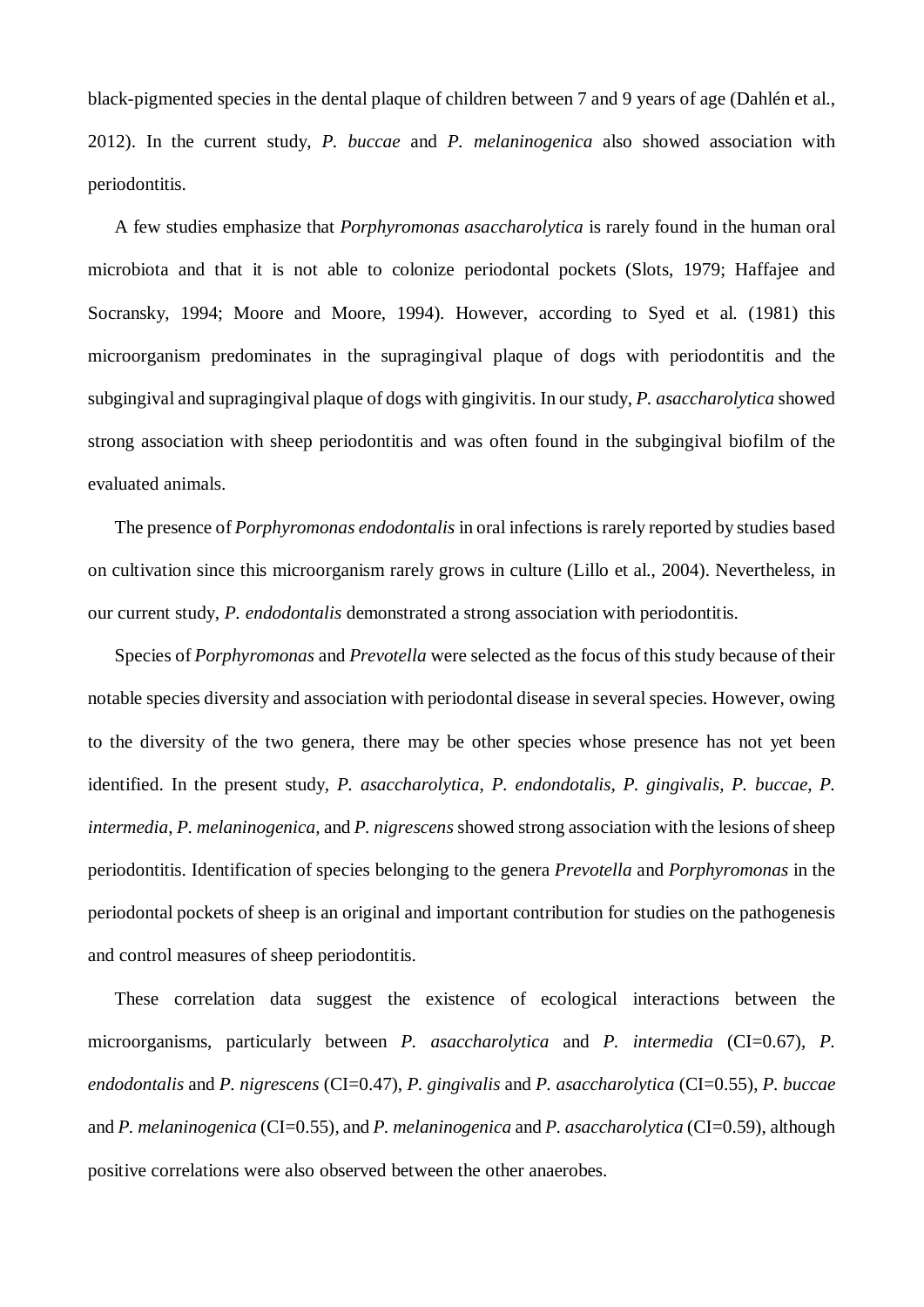# **Conflicts of interest statement**

The authors have no conflict of interest.

# **REFERENCES**

Anderson, B.C., Bulgin, M.S., 1984. Starvation associated with dental disease in range ewes. J. Am. Vet. Med. Assoc. 184, 737-738.

Ashimoto, A., Chen, C., Bakker, I., Slots, J., 1996. Polymerase chain reaction detection of 8 putative periodontal pathogens in subgingival plaque of gingivitis and advanced periodontitis lesions. Oral Microbiol. Immun. 11, 266-273.

Baker, J.R., Britt, D.P., 1990. Dental calculus and periodontal disease in sheep. Vet. Rec. 108, 331- 333.

Bird, P.S., Huynh, S.C., Davis, D., Love, D.N., Blackall, L.L., Seymour, G., 2002. Oral disease in animals: the Australian perspective. Isolation and characterization of black-pigmented bacteria from the oral cavity of marsupials. Anaerobe 8, 79–87.

Booij-Vrieling, H.E., Van Der Reijden, W.A., Houwers, D.J., De Wit, W.E.A.J., Bosch-Tijhof, C.J., Penning, L.C., Van Winkelhoff, A.J., Hazewinkel, H.A.W., 2010. Comparison of periodontal pathogens between cats and their owners. Vet. Microbiol. 144, 147-152.

Borsanelli, A.C., Gaetti-Jardim Jr, E., Döbereiner, J., Dutra, I.S., 2015a. *Treponema denticola* in microflora of bovine periodontitis. Pesq. Vet. Bras. 35(3), 237-240.

Borsanelli, A.C., Gaetti-Jardim Jr, E., Schweitzer, C.M., Döbereiner, J., Dutra, I.S., 2015b. Presence of *Porphyromonas* and *Prevotella* species in the oral microflora of cattle with periodontitis. Pesq. Vet. Bras. 35(10), 829-834.

Botteon, R.C.M., Dutra, I.S., Döbereiner, J., Blobel, H., 1993. Characterization of anaerobic bacteria isolated from periodontal "cara inchada" lesions of cattle. Pesq. Vet. Bras. 13(3/4), 51-55.

Dahlén, G., Charalampakis, G., Abrahamsson, I., Bengtsson, L., Falsen, E., 2012. Predominant bacterial species in subgingival plaque in dogs. J. Periodontal. Res. 47, 354-364,

Darout, I.A., 2014. Oral bacterial interactions in periodontal health and disease. J. Dent. Oral. Hyg. 6(5), 51-57.

Döbereiner, J., Inada, T., Tokarnia, C.H., 1974. "Cara inchada", a periodontal disease of cattle. Pesq. Agropecu. Bras. 9, 63-85.

Dutra, I.S., Botteon, R.C.M., Döbereiner, J., 2000. Modificação da microbiota associada às lesões peridentárias da "cara inchada" em bezerros transferidos para área indene. Pesq. Vet. Bras. 20(2), 71- 74.

Dutra, I.S., Matsumoto, T., Döbereiner, J., 1993. Surtos de periodontite em bezerros ("cara inchada") associados ao manejo do solo. Pesq. Vet. Bras. 13(1/2), 1-4.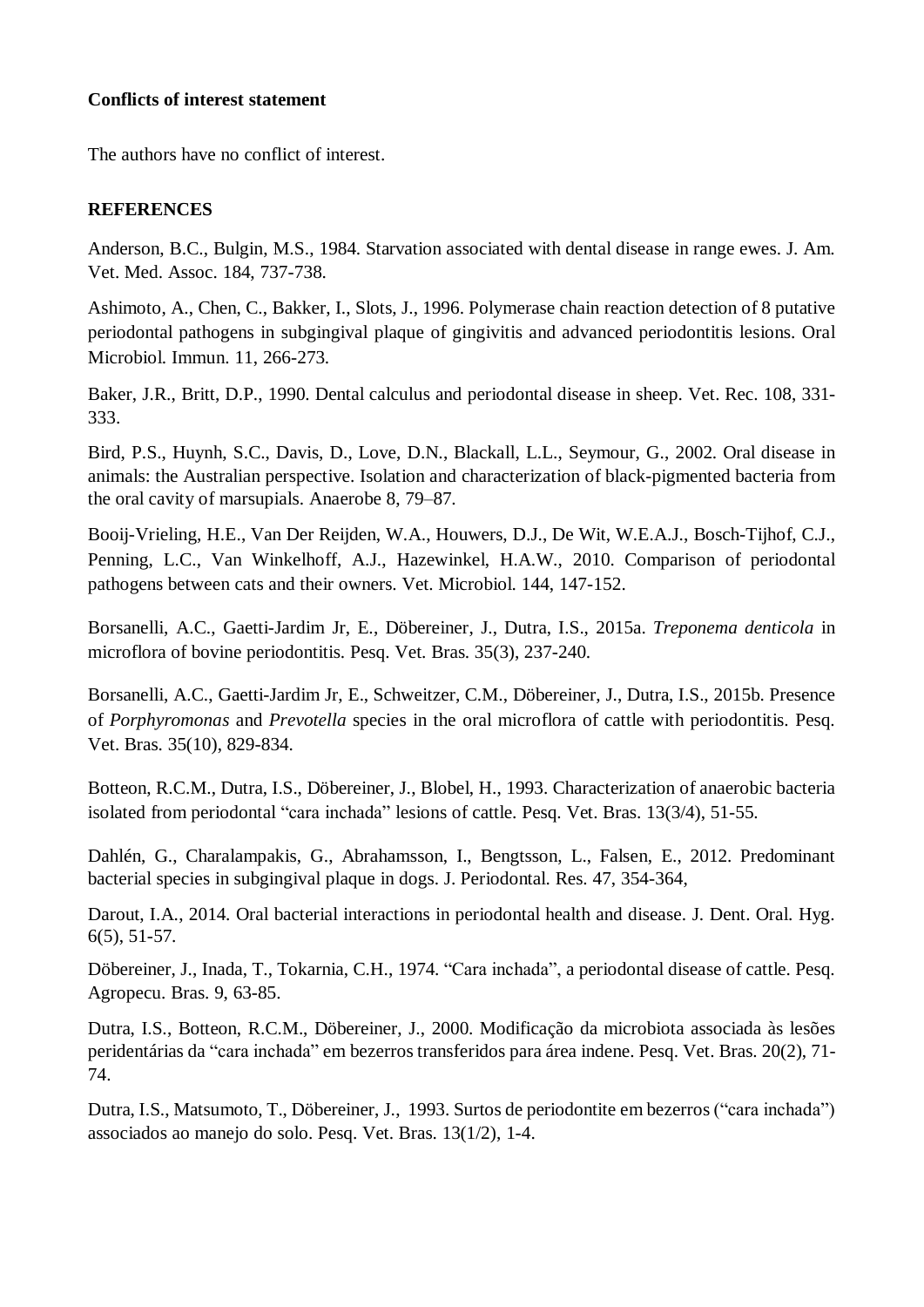Forsblom, B., Love, D.N., Sarkiala-Kessel, E., Jousimies-Somer, H., 1997. Characterization of anaerobic, gram negative, nonpigmented, saccharolytic rods from subgingival sites in dogs. Clin. Infect. Dis. 25(suppl 2), 100-106.

Frisken, K.W., Laws, A.J., Tagg, J.R., Orr, M.B., 1989. Environmental influences on the progression of clinical and microbiological parameters of sheep periodontal disease. Res. Vet. Sci. 46, 147-152.

Gaetti-Jardim Jr, E., Monti, L.M., Ciesielski, F.I.N., Gaetti-Jardim, E.C., Okamoto, A.C., Schweitzer, C.M., Avila-Campos, M.J., 2012. Subgingival microbiota from *Cebus paella* (capuchin monkey) with different periodontal conditions. Anaerobe 18, 263-269.

Haffajee, A.D., Socransky, S.S., 1994. Microbiology and immunology of periodontal diseases. Periodontol. 2000 5, 78-111.

Hajishengallis, G., 2015. Periodontitis: from microbial immune subversion to systemic inflammation. Nature 15, 30-44.

Hardam, J., Dreier, K., Wong, J., Sfintescu, C., Evans, R.T., 2005. Pigmented- anaerobic bacteria associated with canine periodontitis. Vet. Microbiol. 106, 119-128.

Holt, S.C., Ebersole, J., 2005. *Porphyromonas gingivalis, Treponema denticola*, and *Tannerella forsythia*: the "red complex", a prototype polybacteria pathogenic consortia in periodontitis. Periodontol. 2000 38, 72-122.

Jaramillo, A., Arce, R.M., Herrera, D., Betancourth, M., Botero, J.E., Contreras, A., 2005. Clinical and microbiological characterization of periodontal abscesses. J. Clin. Periodontol. 32, 1213-1218.

Könönen, E., 1993. Pigmented *Prevotella* species in the periodontally healthy oral cavity. Fems Immunol. Med. Microbiol. 6, 201-206.

Lillo, A., Booth, V., Kyriacou, L., Weightman, A.J., Wade, W.G., 2004. Culture-independent identification of periodontitis associated *Porphyromonas* and *Tannerella* populations by targeted molecular analysis. J. Clin. Microbiol. 42(12), 5523-5527.

Mättö, J., Asikainen, S., Vãisãnem, M.L., 1997. Role of *Porphyromonas gingivalis, Prevotella intermedia* and *Prevotella nisgrescens* in extraoral and some odontogenic infections. Clin. Infect. Dis. 25(2), 194-198.

McCourtie, J., Poxton, I.R., Brown, R., Whittaker, C.R., Spence, J.A., Aitchison, G.U., 1990. A longitudinal study of the cultivable subgingival bacteria isolated from sheep during the development of broken mouth periodontitis. J. Med. Microbiol. 31, 275-83.

Mikkelsen, D., Milinovich, G.J., Burrell, P.C., Huynh, S.C., Pettett, L.M., Blackall, L.L., Trott, D.J., Bird, P.S., 2008. Phylogenetic analysis of *Porphyromonas* species isolated from the oral cavity of Australian marsupials. Environ. Microbiol. 10(9), 2425-2432.

Moore, W.E.C., Moore, L.V.H., 1994. The bacteria of periodontal disease. Periodontol. 2000 5, 66- 77.

Nadkarni, M.A., Browe, G.V., Chhour, K.L., Byun, R., Nguyen, K.A., Chapple, C.C., Jacques, N.A., Hunter, N., 2012. Pattern of distribution of *Prevotella* species/phylotypes associated with healthy gingiva and periodontal disease. Eur. J. Clin. Microbiol. 31, 2989-2999.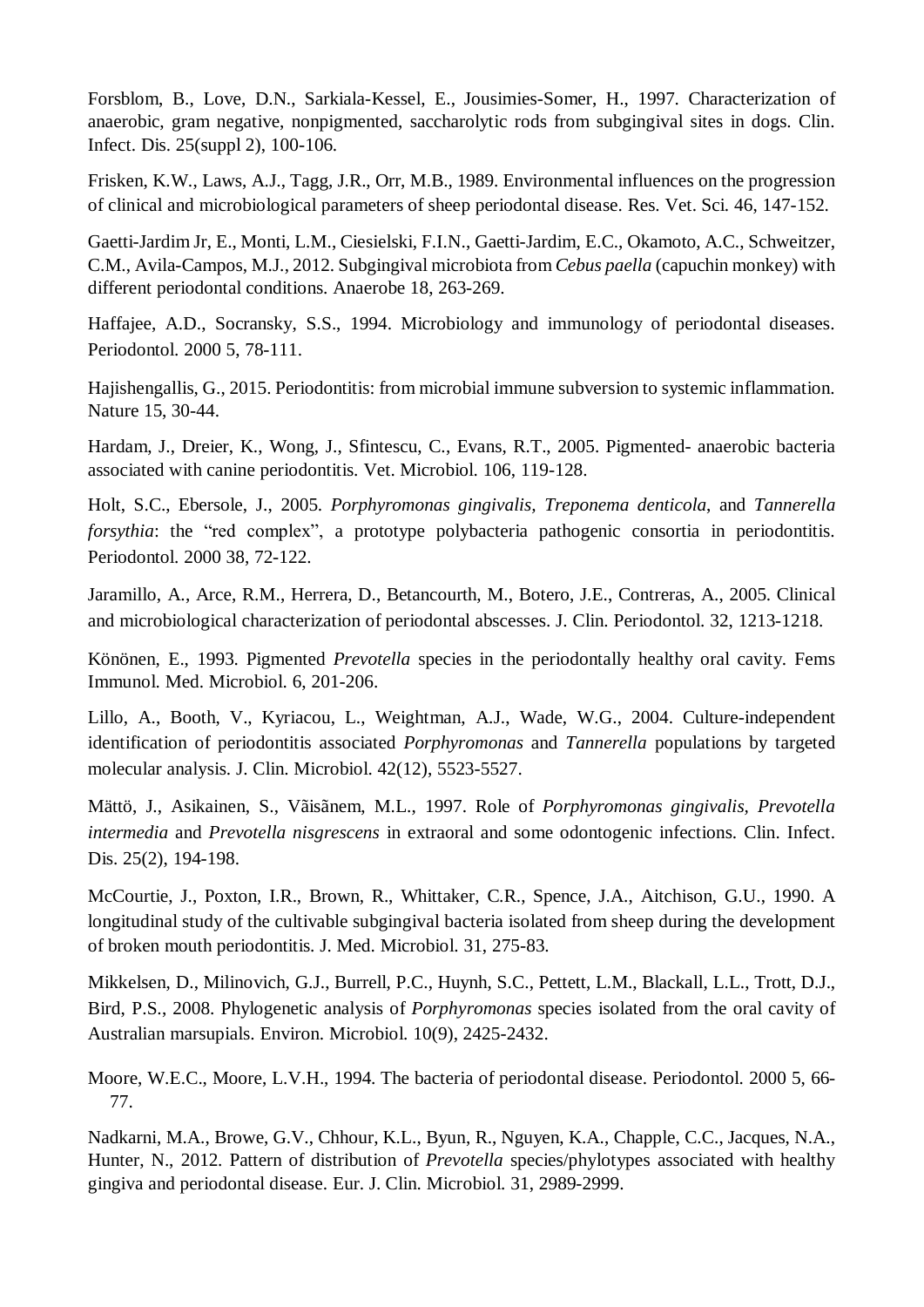Ridler, A.L., West, D.M., 2007. Diseases of the oral cavity. In: Aitken, I.D. (Ed.), Diseases of Sheep. 4<sup>th</sup> ed. Blackwell Publishing, Oxford, pp.165-171.

Riggio, M.P., Lennon, A., Taylor, D.J. Bennet, D., 2011. Molecular identification of bacteria associated with canine periodontal disease. Vet. Microbiol. 150, 394-400.

Riggio, M.P., Jonsson, N., Bennett, D., 2013. Culture-independent identification of bacteria associated with ovine 'broken mouth' periodontitis. Vet. Microbiol. 166, 664-669.

Slots, J., 1979. Subgingival microflora and periodontal disease. J. Clin. Periodontol. 6, 351-382.

Spence, J.A., Aitchinson, G.U., Fraser, J., 1988. Development of periodontal disease in a single flock of sheep: clinical signs, morphology of subgingival plaque and influence of antimicrobial agents. Res. Vet. Sci. 45, 323-331.

Syed, S.A., Svanberg, M., Svanberg, G., 1981. The predominant cultivable plaque flora of beagle with periodontitis. J. Clin. Periodontol. 8(1), 45-46.

Takada, K., Hayashi, K., Sato, Y., Hirasawa, M., 2010. *Prevotella dentasini* sp. nov., a blackpigmented species isolated from the oral cavity of donkeys. Int. J. Syst. Evol. Micr. 60, 1637-1639.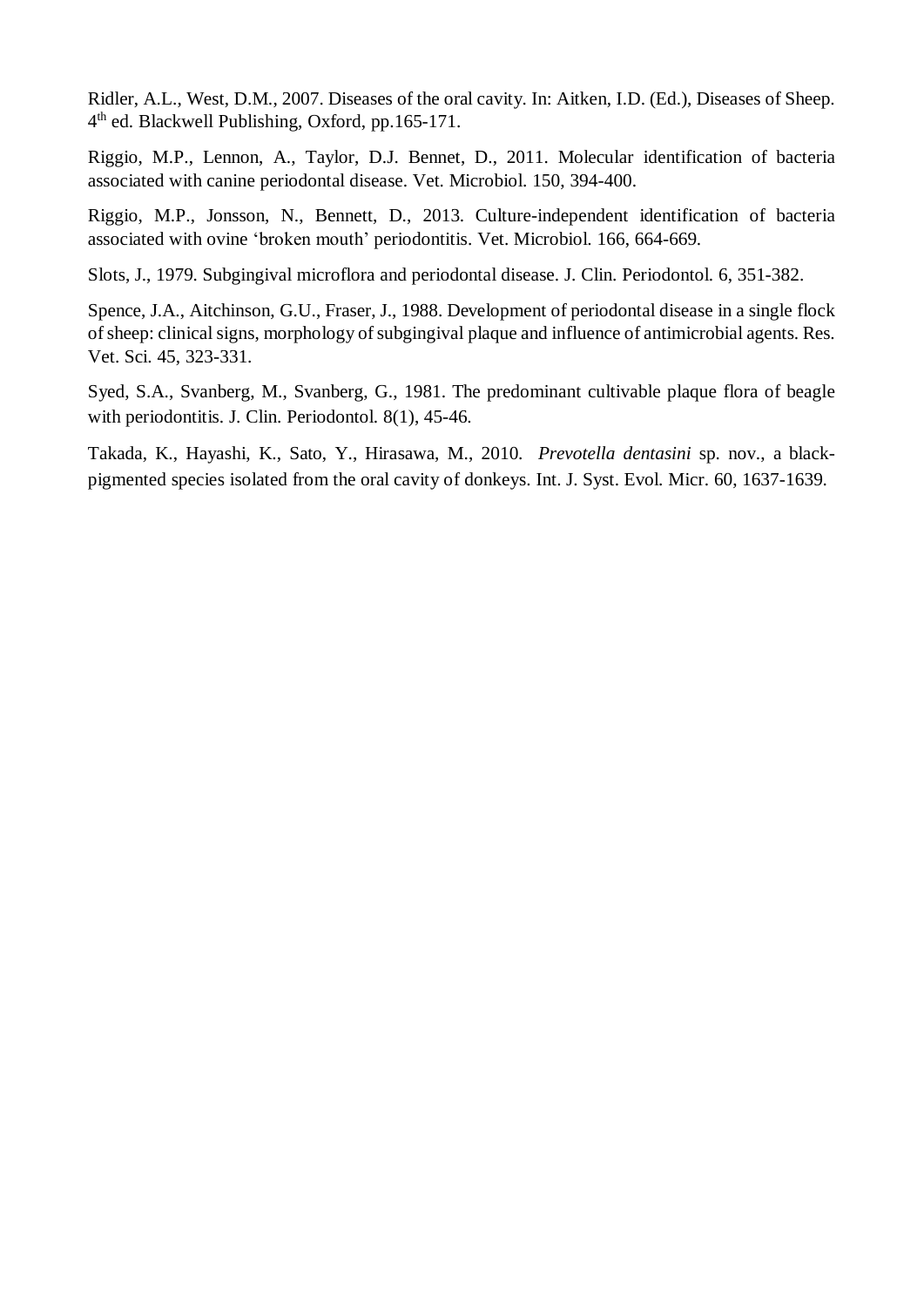

**Figure 1. Prevalence of** *Porphyromonas* **and** *Prevotella* **species identified by PCR in periodontal pocket of sheep with periodontitis and gingival sulcus of healthy animals.**